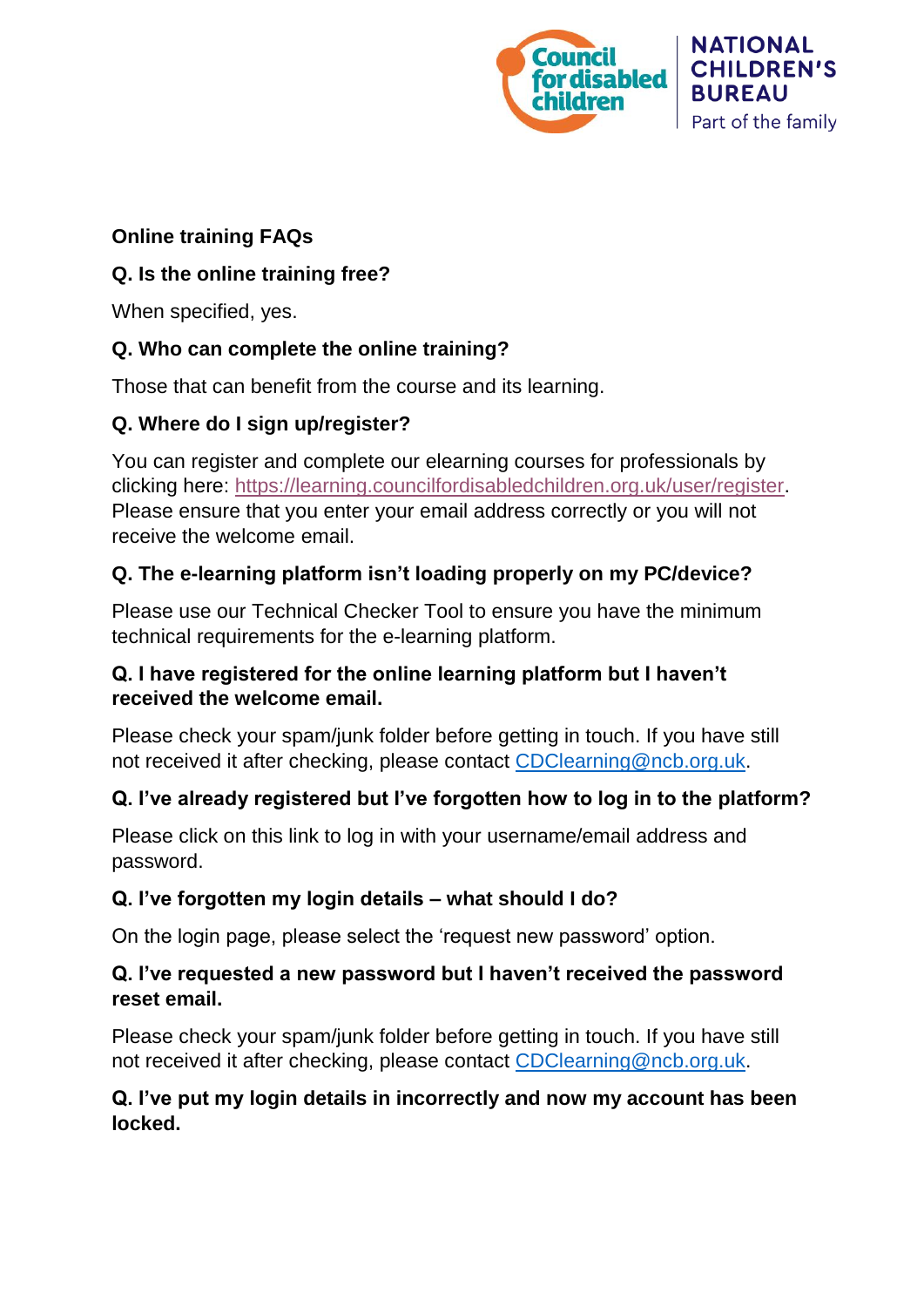

As a security feature, your account will be locked after 5 failed attempts to login and it will stay locked for 6 hours. You can get around this by resetting your password.

#### **Q. Does the training save my progress every time I log in?**

Yes, you will see your progress recorded on the menu page of each course. If the content has been edited by us since you last logged in, you may be taken back to the beginning of the module. However, you can easily navigate back to where you were using the blue progress bars or arrows at the bottom of the platform.

#### **Q. The courses are not recording my progress.**

Firstly, please ensure that you have completed all parts of the courses, including all the quiz questions. If you are still having issues, please email [CDClearning@ncb.org.uk.](mailto:CDClearning@ncb.org.uk)

#### **Q. How do I get CC subtitles on the videos?**

If you click on the YouTube logo in the bottom right hand corner, it will take you to YouTube and you can turn on CC subtitles from the toolbar at the bottom.

#### **Q. How do I make the videos full screen?**

If you click on the YouTube logo in the bottom right hand corner, it will take you to YouTube and you can view it as a full screen video.

#### **Q. How long do I have to complete the training?**

You can complete the training in your own time. We will notify you before making any significant changes to the courses or platform.

#### **Q. I've completed the training module but I can't download the certificate.**

Please ensure that you have completed all lessons within the courses, which includes all quiz questions and the final survey – you can review and complete the quiz questions at the end of each lesson. You will not be able to download the course certificate until every question has been answered.